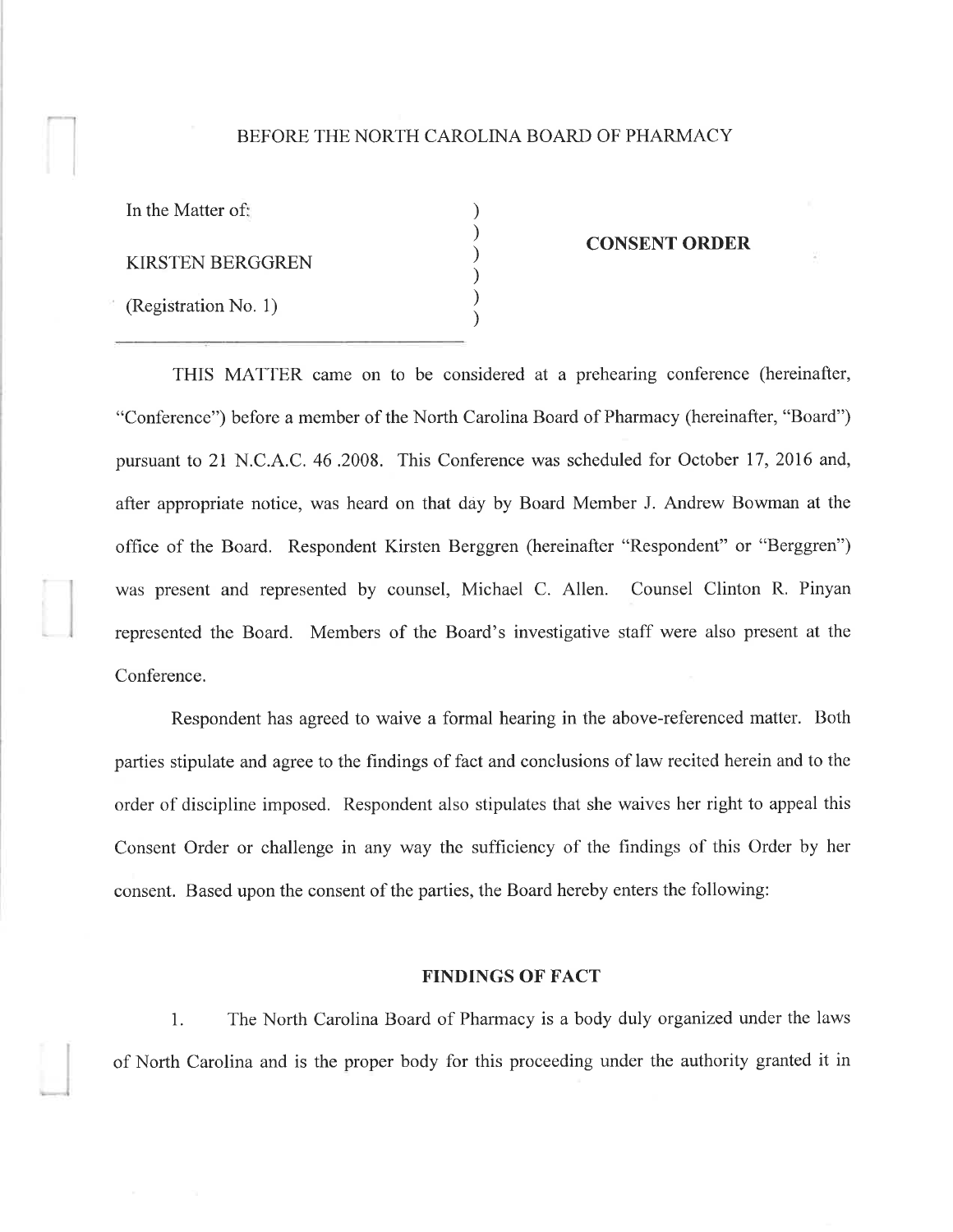Chapter 90 of the General Statutes of North Carolina, and the rules and regulations promulgated thereunder.

I

I

)

2. Respondent Kirsten Berggren is, and since November 9, 200I has been, the holder of Technician Registration No. 1.

3. At all relevant times, Berggren was the compounding technician of Nature's Pharmacy (Surrendered Permit No. 6491), located at 752 Biltmore Avenue, Asheville, North Carolina (the "Pharmacy").

### COMPOUNDING FOR UNLAWFUL OUT.OF-STATE SHIPMENTS

4. Between October 3, 2009 and February ll, 2015, on approximately 10,000 occasions, the Pharmacy engaged in dispensing into the states and territories of Alabama, Arizona, California, Colorado, Connecticut, the District of Columbia, Florida, Georgia, Idaho, Illinois, Indiana, Iowa, Kentucky, Louisiana, Maine, Maryland, Michigan, Minnesota, Missouri, Montana, Nebraska, Nevada, New Hampshire, New Jersey, New Mexico, New York, North Dakota, Ohio, Oregon, Rhode Island, South Carolina, Tennessee, Texas, Vermont, Virginia, Washington, West Virginia, Wisconsin and Wyoming without holding pharmacy permits in those states, without holding compounding and/or controlled substance permits when required, and without its pharmacist-manager holding a license in those states in which he was required to do so.

5. Furthermore, on at least 137 occasions during that time period, the Pharmacy exported prescriptions for compounded drugs, including controlled substances, to Bermuda, Ecuador and New Zealand.

2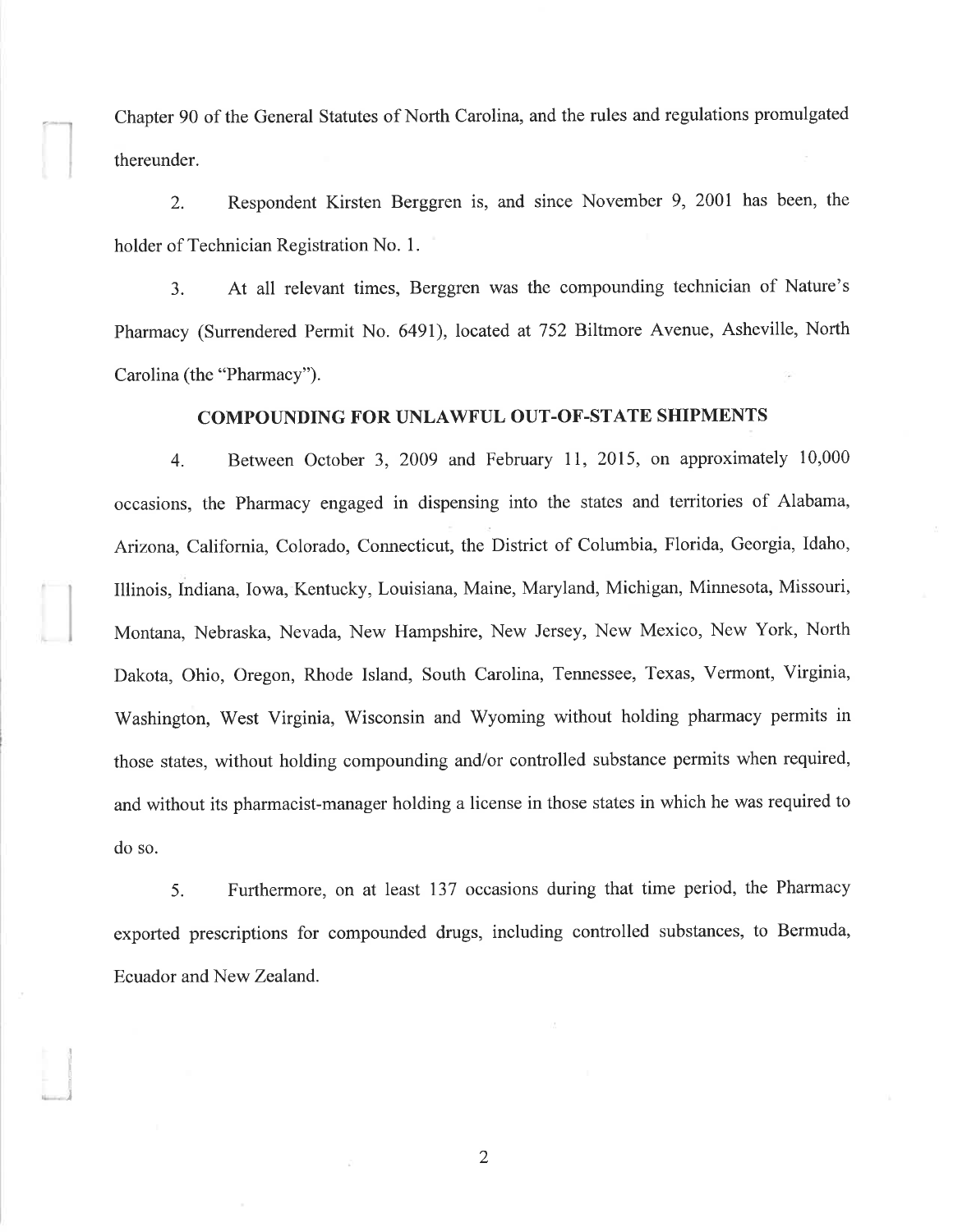6. More than 7,200 of these shipments were made after, on October 3, 2012, the Board investigator warned the Pharmacy's employees, including Technician Berggren, that unlawful interstate and international shipments must stop.

7. At the Conference, Technician Berggren testified that she was not the Pharmacy employee principally responsible for shipping the medications, that she was not the Pharmacy employee responsible for securing out-of-state permits, and that she did not know that all of the prescriptions were being shipped out-of-state. The Board credits those explanations.

8. However, Technician Berggren acknowledged that, on October 3,2012, the Board warned the Pharmacy and its employees not to ship, mail or dispense any further drugs to other states without appropriate permits or to ship, mail or dispense drugs internationally. Further, as to some of these prescriptions after October 3, 2012, Technician Berggren acknowledged (and the Board finds) that she was aware that she was assisting a pharmacist in preparing and dispensing prescription medications to patients to whom the Pharmacy could not legally ship, mail or dispense prescription medications.

# COMPOUNDING AND DISPENSING MEDICATION WITHOUT A PRESCRIPTION

g. The Board finds that, in or around the spring of 2014, Technician Berggren compounded and dispensed a compounded drug cream to a friend who did not have a valid prescription for that drug. Technician Berggren further dispensed this drug without creating valid labels and records related to the dispensing.

10. At the Conference, Technician Berggren denied dispensing the compounded drug cream to the friend. However, the friend was in possession of a container of the medication on which the purported ingredients (not all of which were actually contained in the medication)

J

J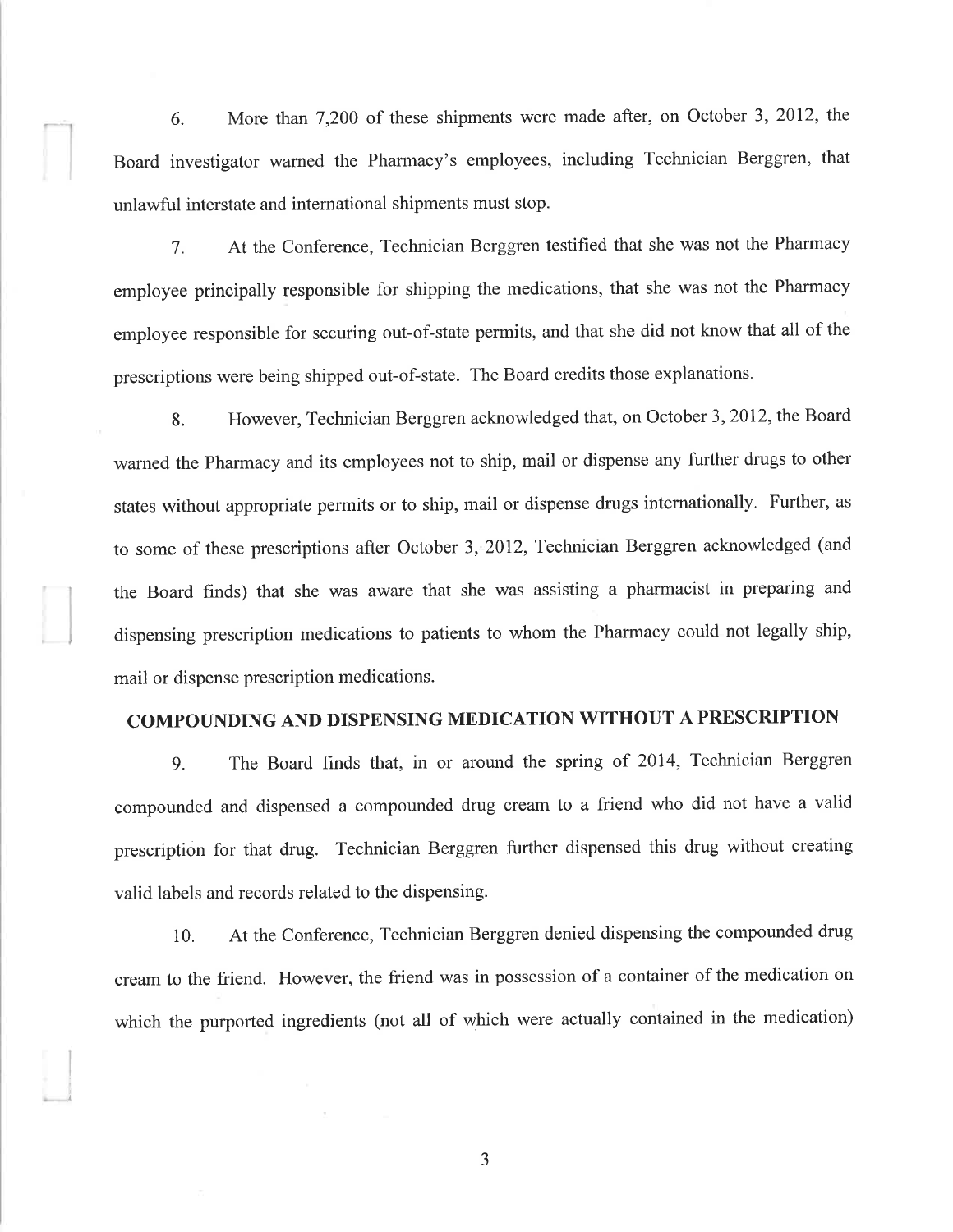were written in Technician Berggren's handwriting. The Board finds that Technician Berggren's explanations were contrary to the greater weight of the evidence presented at the Conference.

## CONCLUSIONS OF LAW

l. All parties are properly before the Board, and the Board has jurisdiction over Respondent and the subject matter of this proceeding.

2. Respondent's conduct, as set out in the findings of fact and conclusions of law above, constitutes grounds for discipline pursuant to North Carolina General Statutes § 90-85.15A(d)(4a) and (5) because Respondent's acts were in violation of North Carolina General Statutes \$\$ 90-35.29, 90-85.30, 90-85.40(b) and (Ð, 106-122, 106-133, 106-134 and 106-134.1;21 N.C.A.C. 46 .1801, 46 .1803, 46 .1805, 46 .1818, 46 .2302, 46.2501 and 46.2801; 21 U.S.C. §§ 331, 352, 353, 381, 382, 953 and 957; 21 C.F.R. §§ §§ 1.101 and I3l2.2l-.24; Ala. Code gg 20-2-51 and 34-23-31; Ariz. Rev. Stat. 5 32-1929; Cal. Bus. & Prof. Code §§ 4112, 4120 and 4127.2; Colo. Rev. Stat. § 12-42.5-130; Conn. Gen. Stat. §§ 20-627, 20-628, 20-630 and 2la-317; D.C. Mun. Regs. tit. 22, \$ 81903; Fla. Stat. ch. 465.0156 and 465.0158; Ga. Code Ann. § 26-4-114.1; Idaho Code § 54-1729; 225 Ill. Comp. Stat. § 85/16a; Ind. Code §§ 25-26-17-3 and 35-48-3-3; Iowa Code §§ 155A.13A and 155A.13B; Ky. Rev. Stat. Ann. §§ 218A.202 and 315.0351; La. Rev. Stat. Ann. § 37:1232; Maine Stat. tit. 32, § 13751; Md. Code Ann. Health Occ. \$\$ 12-403 and l2-4A-02; Mich. Comp. Laws ç 333.17748; Minn. Stat, § 151.19; Mo. Rev. Stat. §§ 195.030 and 338.220; Mont. Code Ann. § 37-7-703; Neb. Rev. Stat. g 7l-2407; Nev. Rev. Stat. \$ 639.2328; N.H. Rev. Stat. Ann. \$ 318:37; N.J. Stat. Ann. § 45:14-73; N.M. Stat. §§ 30-31-12 and 61-11-14.1; N.Y. Educ. Law § 6808-b; N.D. Cent. Code § 43-15-34.1; Ohio Rev. Code Ann. §§ 4729.54 and 4729.55; Or. Rev. Stat. §§ 475.125 and 689.305;5 R.I. Gen. Laws g 5-19.1-11; S.C. Code Ann. \$\$ 40-43-33 and 40-43-86; Tenn. Code

4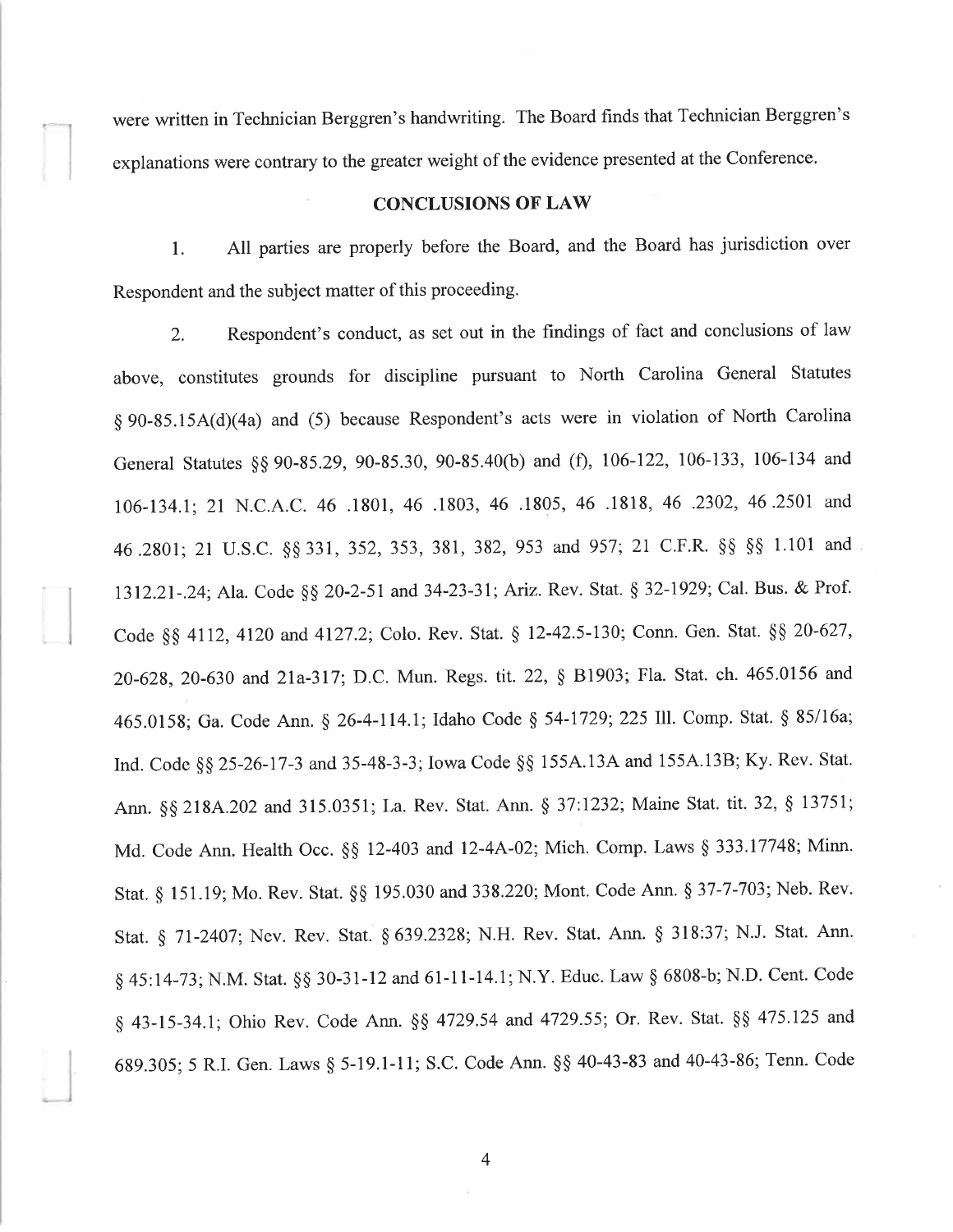Ann. §§ 63-10-210 and 63-10-216; Tex. Occ. Code §§ 560.001 and 561.0032; Vt. Stat. Ann. tit. 26, ç 2061; Va. Code Ann. \$\$ 54.1-3410.2, 54.1-3434,1 and 54.1-3434.2; Wash. Rev. Code § 18.64.360; W. Va. Code § 30-5-24; Wis. Stat. § 450.065; Wyo. Stat. Ann. § 33-24-152.

3. Respondent admits that the conduct in this matter constitutes sufficient grounds for disciplinary action on her registration under North Carolina General Statutes \$ 90-85.154.

# CONCLUSIONS REGARDING DISCIPLINE

Based upon the foregoing Findings of Fact and Conclusions of Law, and with the consent of the Respondent,IT IS THEREFORE ORDERED that:

1. The registration of Respondent KIRSTEN BERGGREN (Registration No. 1) is hereby PERMANENTLY SUSPENDED. That suspension shall be served as follows:

a. Active Suspension. Fourteen (14) days of the suspension must be served as an active suspension, which suspension shall be served on fourteen (14) consecutive days, beginning on Monday, January 23, 2017 at 12:01 a.m., and running through Sunday, February 5, 2017, at 11:59 p.m.

Berggren shall surrender her annual renewal to the Executive Director before the commencement of the period of active suspension.

During the l4-day active suspension period, Berggren shall not be involved in the practice of pharmacy in North Carolina in any capacity, and shall not enter into any pharmacy in the State of North Carolina, except as a patient with a valid prescription, and for the limited purposes of filling that prescription.

b. Stayed Suspension. The remainder of the permanent suspension shall be stayed INDEFINITELY, upon the following conditions:

5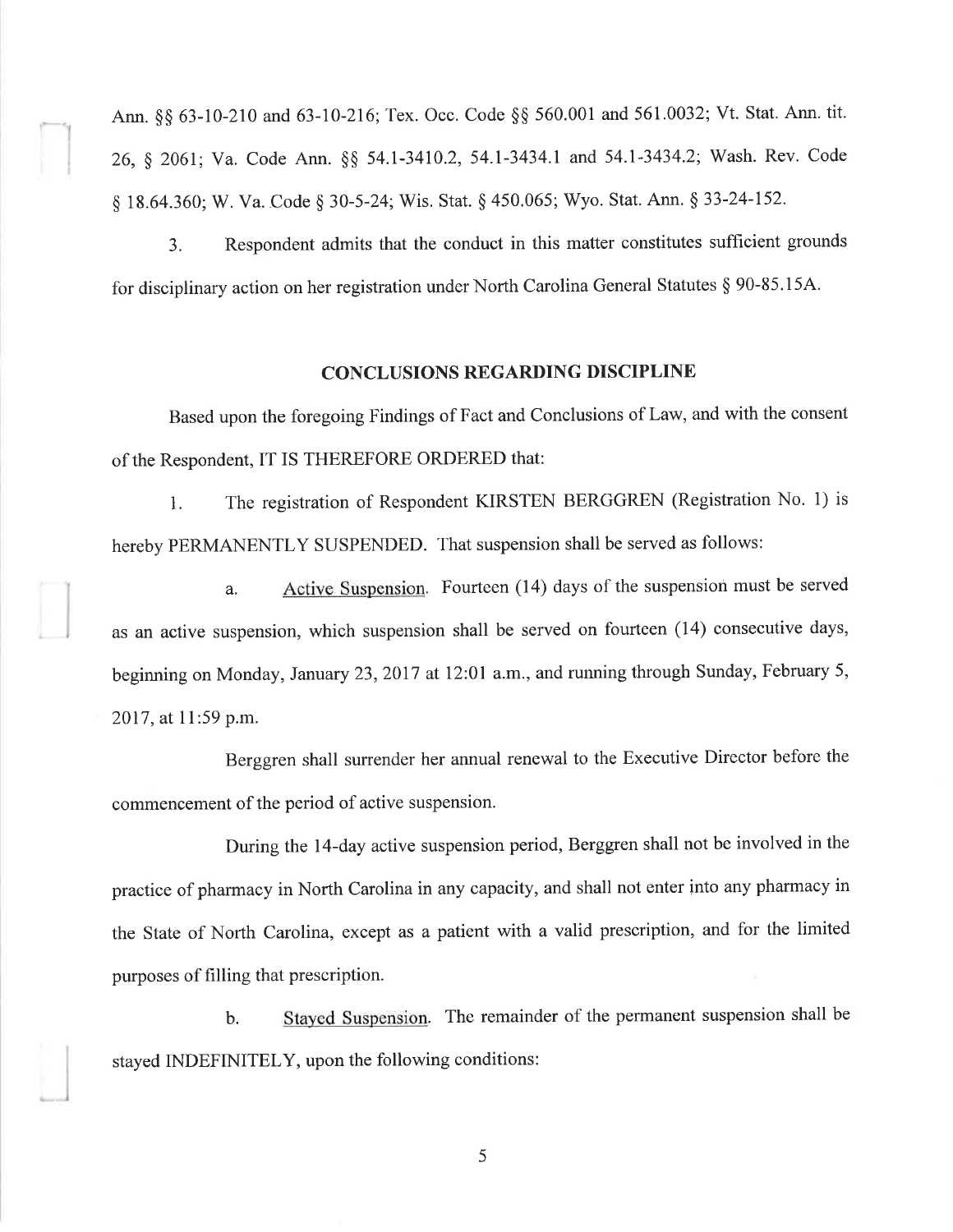- i. Respondent Berggren shall violate no laws governing the practice of pharmacy or the distribution of drugs, medical devices or medical equipment; and
- ii. Respondent Berggren shall violate no rules or regulations of the Board.

2. Respondent Berggren shall cooperate with the Board, its attorneys, investigators and other representatives in any investigation regarding compliance with the provisions of this Consent Order.

3. If Respondent Berggren fails to comply with any terms or conditions of this Order, the period of stay described above shall be lifted and the Board shall activate the permanent suspension of her registration.

This the  $\sqrt{2^{4h}}$  day of  $\sqrt{30h}$ , 2017.

I

NORTH CAROLINA BOARD OF PHARMACY

By:

Jack W. Campbell, IV **Executive Director**